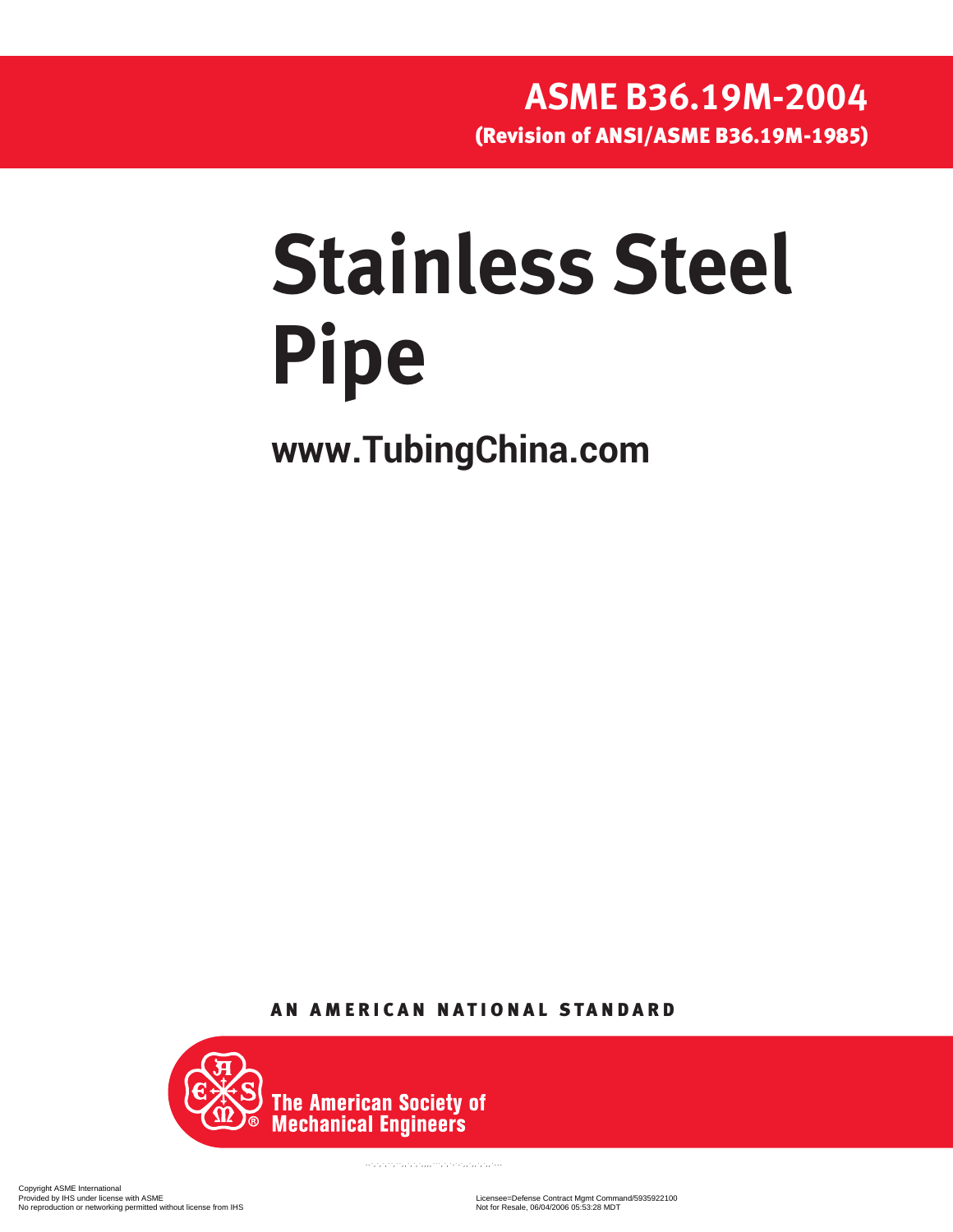

### **AN AMERICAN NATIONAL STANDARD**

## STAINLESS STEEL PIPE

# ASME B36.19M-2004 (Revision of ANSI/ASME B36.19M-1985) Copyright ASME International Provided by IHS under license with ASME Licensee=Defense Contract Mgmt Command/5935922100 No reproduction or networking permitted without license from IHS Not for Resale, 06/04/2006 05:53:28 MDT --`,`,`,``,``,,`,`,`,,,,```,`,`-`-`,,`,,`,`,,`---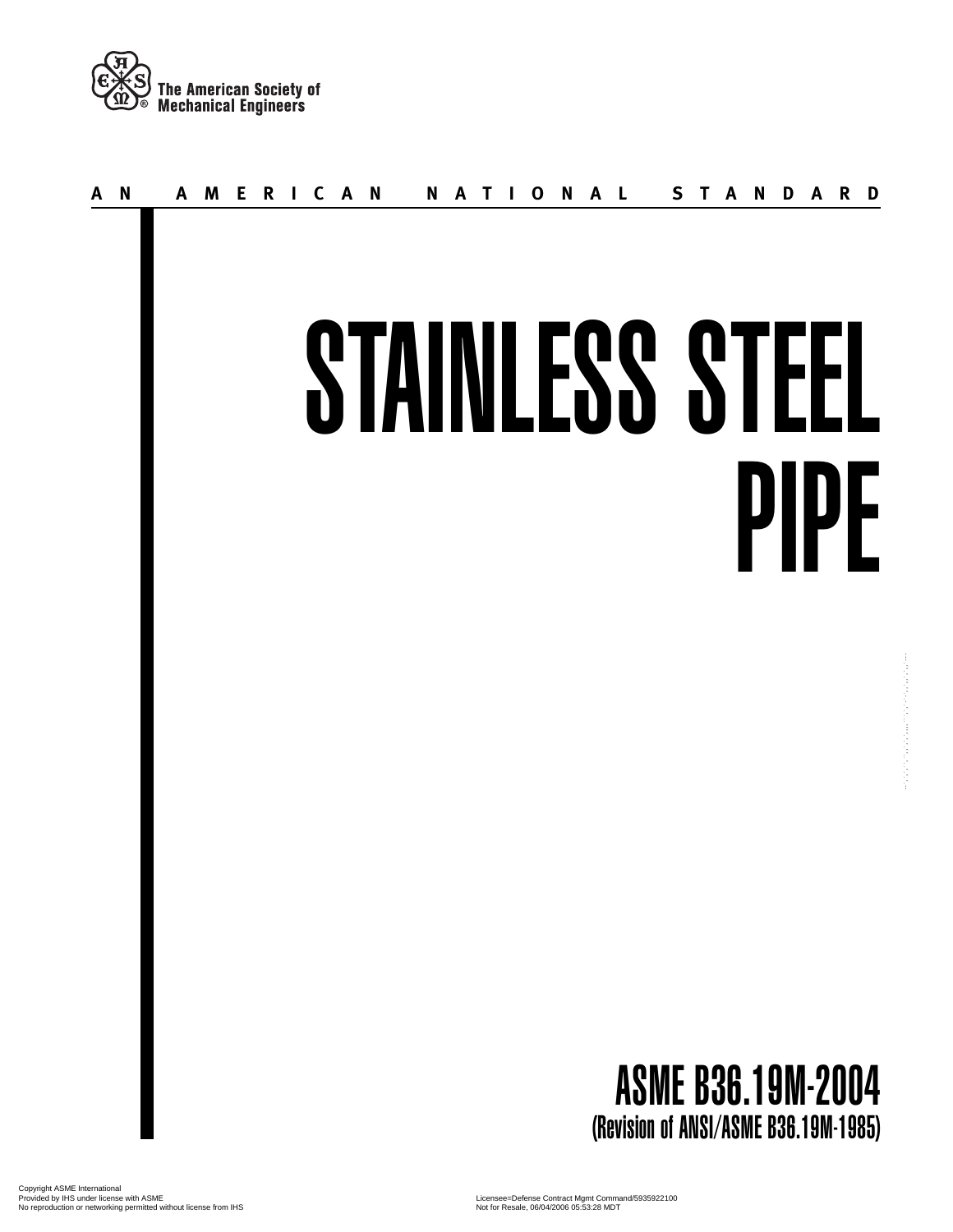This Standard will be revised when the Society approves the issuance of a new edition. There will be no addenda or written interpretations of the requirements of this Standard issued to this edition.

ASME is the registered trademark of The American Society of Mechanical Engineers.

This code or standard was developed under procedures accredited as meeting the criteria for American National Standards. The Standards Committee that approved the code or standard was balanced to assure that individuals from competent and concerned interests have had an opportunity to participate. The proposed code or standard was made available for public review and comment that provides an opportunity for additional public input from industry, academia, regulatory agencies, and the public-at-large.

ASME does not "approve," "rate," or "endorse" any item, construction, proprietary device, or activity.

ASME does not take any position with respect to the validity of any patent rights asserted in connection with any items mentioned in this document, and does not undertake to insure anyone utilizing a standard against liability for infringement of any applicable letters patent, nor assume any such liability. Users of a code or standard are expressly advised that determination of the validity of any such patent rights, and the risk of infringement of such rights, is entirely their own responsibility.

Participation by federal agency representative(s) or person(s) affiliated with industry is not to be interpreted as government or industry endorsement of this code or standard.

ASME accepts responsibility for only those interpretations of this document issued in accordance with the established ASME procedures and policies, which precludes the issuance of interpretations by individuals.

> No part of this document may be reproduced in any form, in an electronic retrieval system or otherwise, without the prior written permission of the publisher.

The American Society of Mechanical Engineers Three Park Avenue, New York, NY 10016-5990

Copyright © 2004 by THE AMERICAN SOCIETY OF MECHANICAL ENGINEERS All rights reserved Printed in U.S.A.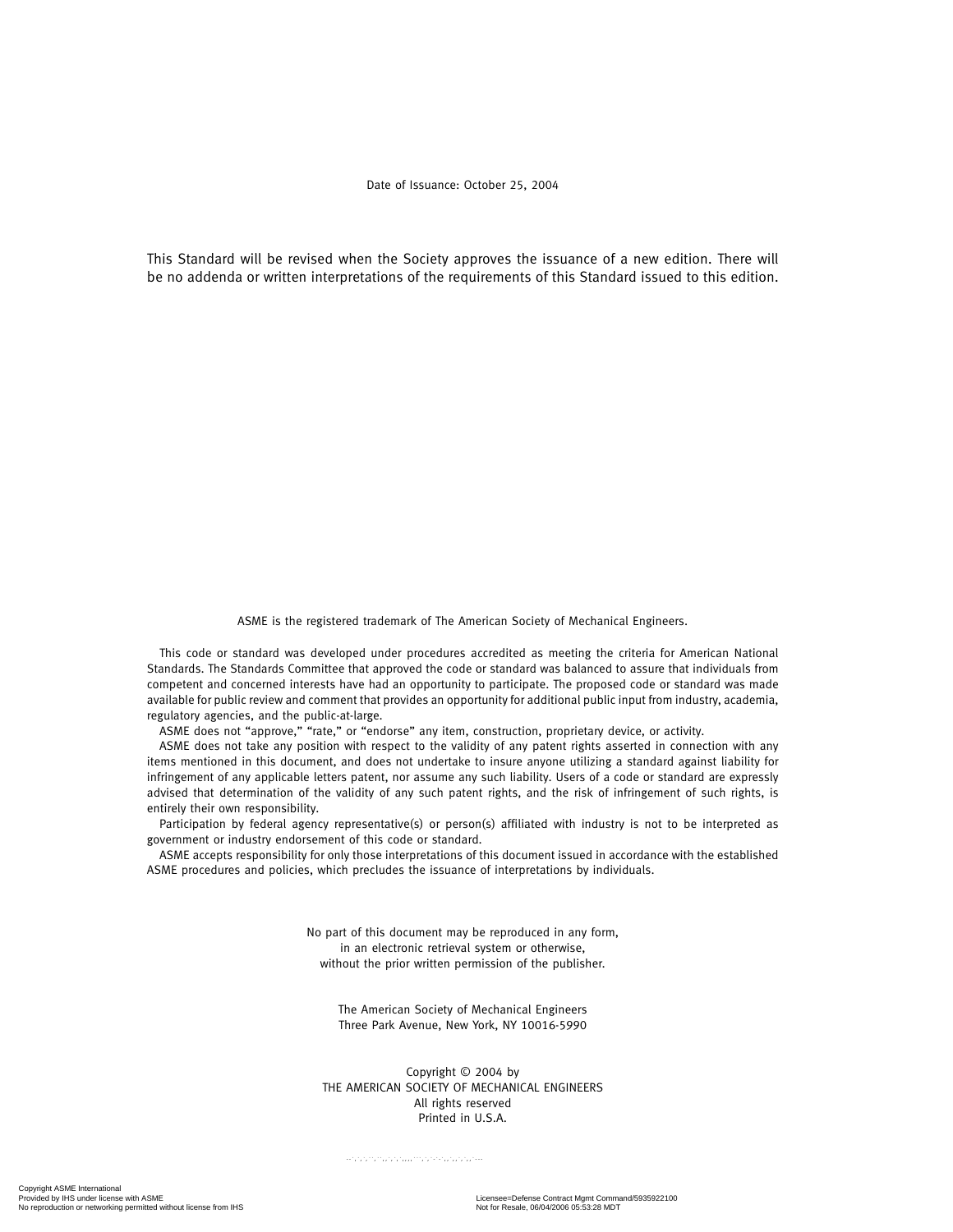### **CONTENTS**

|                         | $For word           iv iv    iv  iv  iv  iv iv  iv iv  iv iv  iv iv iv$    |  |
|-------------------------|----------------------------------------------------------------------------|--|
|                         |                                                                            |  |
| $\mathbf{1}$            |                                                                            |  |
|                         |                                                                            |  |
| $\overline{\mathbf{3}}$ |                                                                            |  |
| 4                       |                                                                            |  |
| 5.                      |                                                                            |  |
| 6                       |                                                                            |  |
| $\mathbf{7}$            |                                                                            |  |
| 8                       |                                                                            |  |
| Table                   |                                                                            |  |
|                         | Dimensions of Welded and Seamless Stainless Steel Pipe and Nominal Weights |  |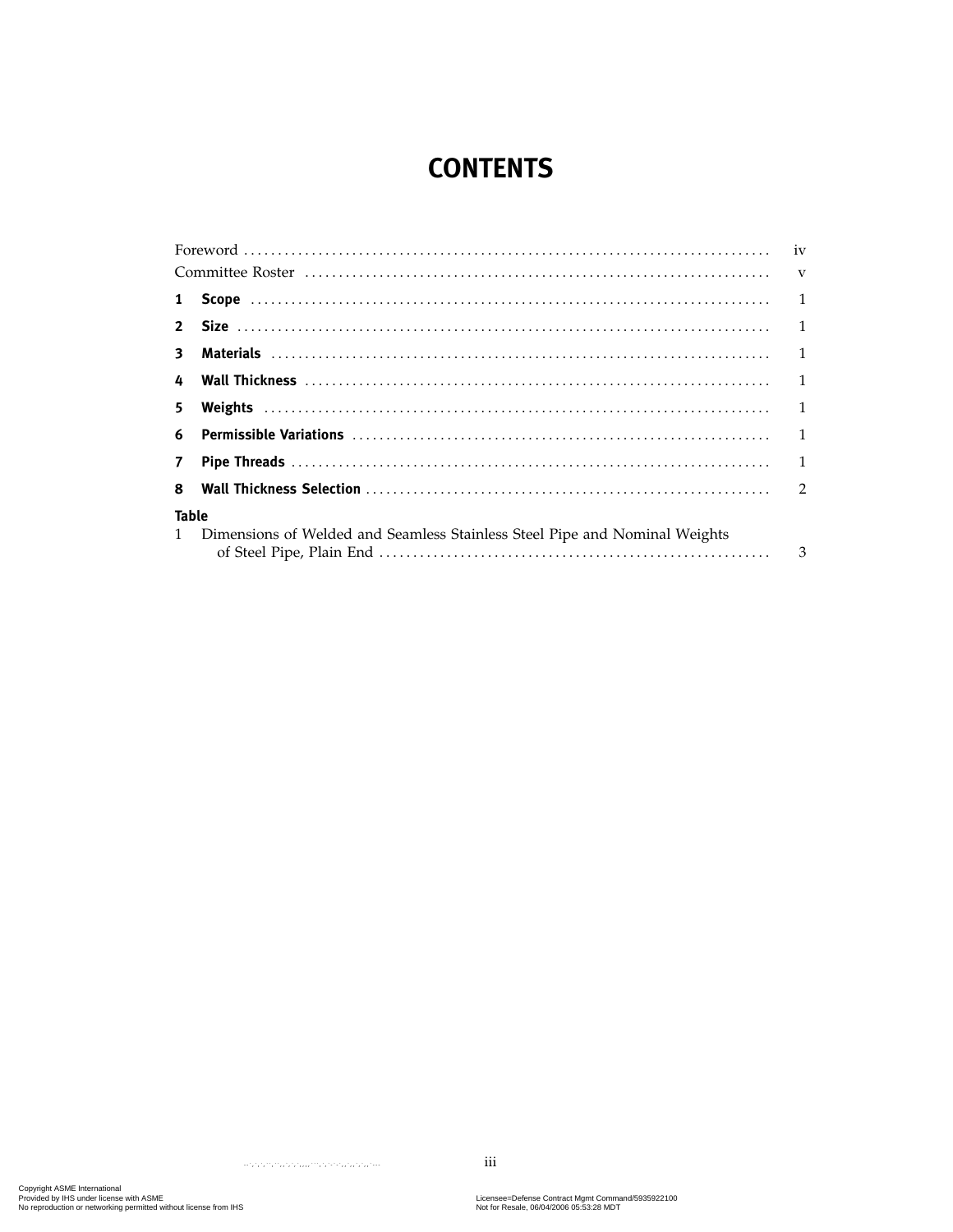### **FOREWORD**

This Standard for corrosion resistant piping, designated categorically as *stainless,* is based on the same principles that formed the background for the development of ASME B36.10M, Welded and Seamless Wrought Steel Pipe, and reference is made to this source of information.

The more recent development of the highly alloyed stainless steels has brought about a minor conflict with convention. With these newer materials, the need for standards is just as great and the present types of threads are just as satisfactory, but the basic cost of the metal is much higher and the art of fusion welding has developed concurrently. The character of stainless steel permits the design of thin-wall piping systems without fear of early failure due to corrosion, and the use of fusion welding to join such piping has eliminated the necessity of threading it. For these reasons, the wall thickness dimensions shown under Schedule 10S have been developed, based on the conventional formula, but then modified to correspond to the nearest Birmingham Wire Gage (B.W.G.) number.

Following publication of the 1949 edition, a demand developed for a still lighter wall pipe. A Schedule 5S was determined cooperatively by representatives of chemical companies, processing industries, and manufacturers of welding fittings. This was endorsed by the American Standards Association (ASA) Chemical Industry Correlating Committee and the Manufacturers Standardization Society of the Valve and Fittings Industry. The new schedule was included in the revised standard that was approved by ASA (now ANSI) on April 7, 1952.

In 1956, it was recommended that the wall thickness of 12 in. 5S be lessened, and a new revision of the standard was issued shortly after its approval by ASA on February 27, 1957. In this fourth edition, dimensions were expanded beyond 12 in. pipe size by inclusion of, and reference to, ASTM Specification A 409. This revision was approved by ASA on October 29, 1965.

The B36 Standards Committee membership was asked in March 1970 for recommendations as to what action should be taken on ANSI B36.19-1965 since, according to ANSI procedures, this standard was due for revision or affirmation. The B36 Standards Committee recommended reaffirmation. This action was approved by the Secretariat and by the American National Standards Institute on May 26, 1971.

In 1975, the B36 Standards Committee undertook a review of the standard, considering its acceptability and usefulness. The results were favorable; some editorial refinements and updating were proposed, along with the incorporation of factors for conversion to SI (metric) units. The revision was approved by the Standards Committee, the Secretariat, and subsequently the American National Standards Institute on October 4, 1976.

The standard was revised in 1984 to include SI (metric) dimensions. The outside diameters and wall thicknesses were converted to millimeters by multiplying the inch dimensions by 25.4. Outside diameters larger than 16 in. were rounded to the nearest 1 mm, and outside diameters 16 in. and smaller were rounded to the nearest 0.1 mm. Wall thicknesses were rounded to the nearest 0.01 mm. These converted and rounded SI dimensions were added in Table 2A. A formula to calculate the SI plain end mass,  $\text{kg/m}$ , using SI diameters and thicknesses, was added to para. 5. The SI plain end mass was calculated for each size and thickness, and added in Table 3A. These changes in the standard were approved by the Standards Committee, the Sponsor, and ANSI, and it was designated an American National Standard on October 7, 1985. **EOREWORD**<br>
This wandard for correction registrate the prior of the design of constrained by a subset<br>of the same considered in forming the study considered of the design consideration<br>of the same considered in forming th

The current edition revises the text to conform to the format and content, as appropriate, of ASME B36.10M-2004. Tables 2, 2A, 3, and 3A are replaced with a new Table 1, combining the information in the previous tables into a single table. Also, the roster of the disbanded B36 Committee is replaced by the roster of the B32 Committee. This edition was approved as an American National Standard on June 23, 2004.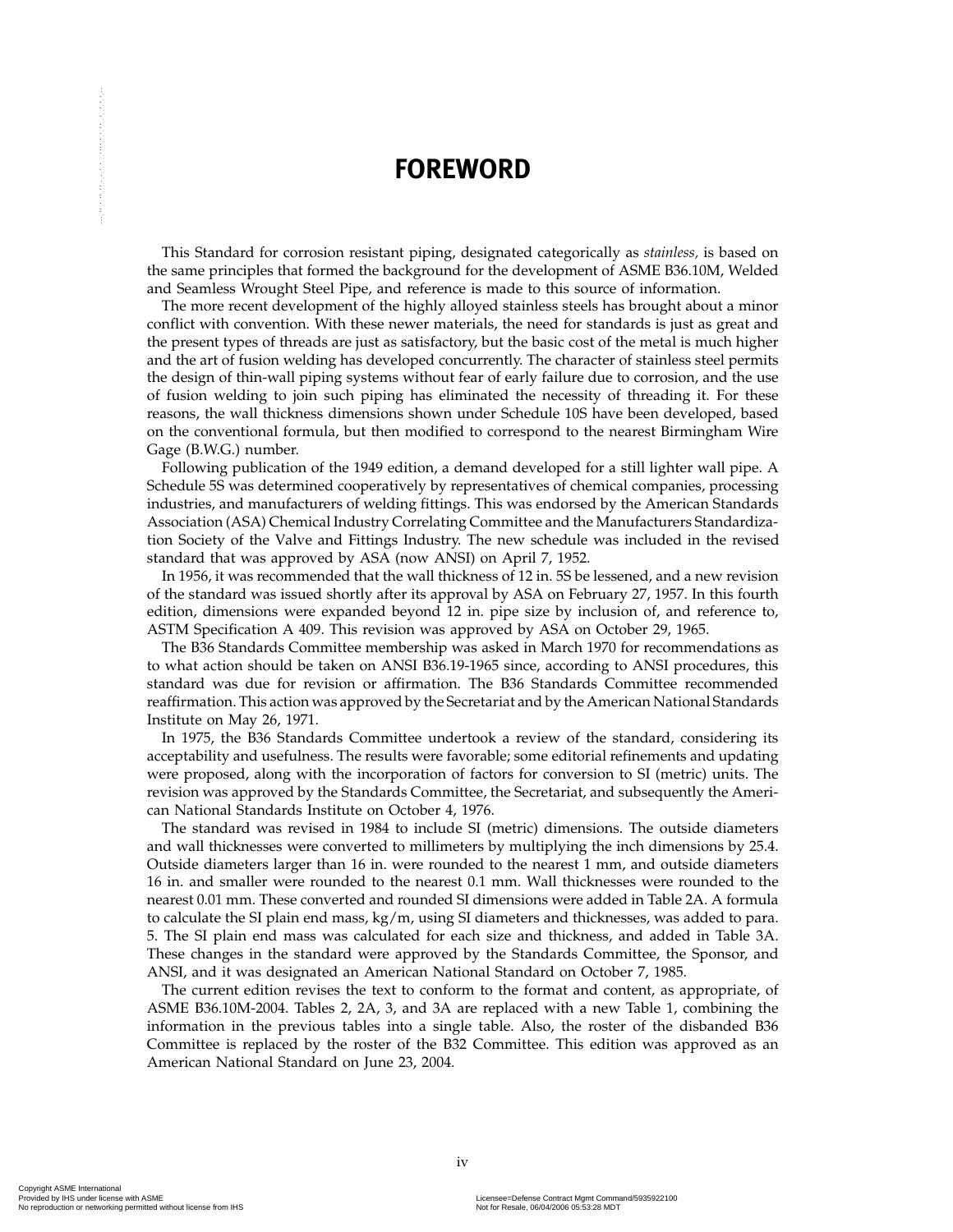### **ASME B32 COMMITTEE Metal and Metal Alloy Wrought Mill Product Nominal Sizes**

(The following is the roster of the Committee at the time of approval of this Standard.)

### **OFFICERS**

### **J. A. Gruber,** *Chair* **J. H. Karian,** *Secretary*

### **COMMITTEE PERSONNEL**

- **F. M. Christensen,** F. M. Christensen Metallurgical Consulting, Inc.
- **A. Cohen,** Arthur Cohen & Associates

**J. A. Gruber,** Wheatland Tube Co.

- **W. N. Holliday,** LTV Steel Co.
- **L. T. Ingels,** American Gas Association, Inc.
- **J. H. Karian,** The American Society of Mechanical Engineers
- **K. O. Kverneland,** Kok Metric Co.
- **A. R. Machell, Jr.**
- **P. Pollak,** Aluminum Association, Inc.
- **R. N. Rau**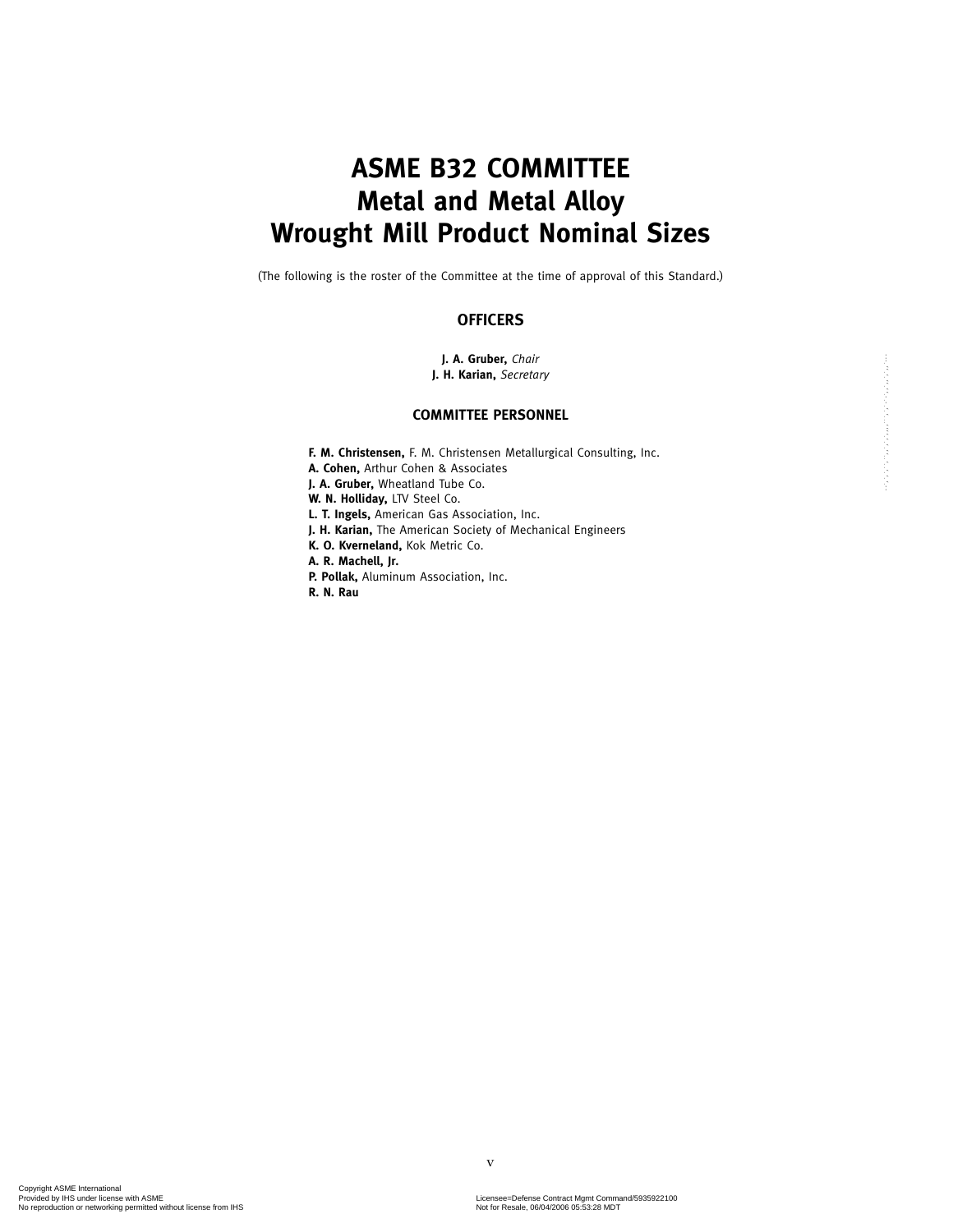Copyright ASME International<br>Provided by HS under license<br>Por eproducted by HS under license with ASME<br>No reproduction or networking permitted without license from IHS<br>No reproduction or networking permitted without licens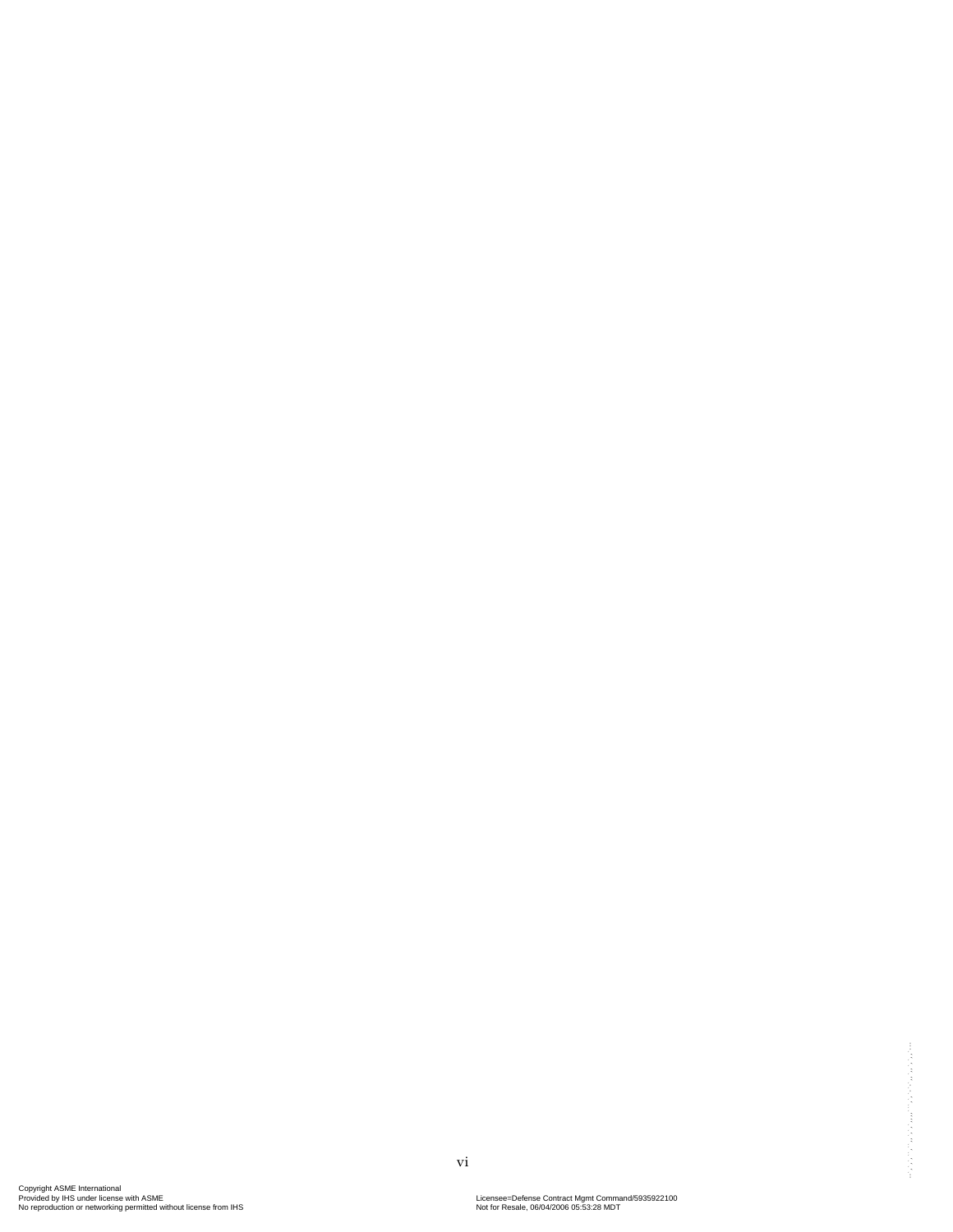### **[STAINLESS](https://tubingchina.com/) STEEL PIPE**

### **1 SCOPE**

This Standard covers the standardization of dimensions of welded and seamless wrought stainless steel pipe for high or low temperatures and pressures.

The word *pipe* is used, as distinguished from *tube,* to apply to tubular products of dimensions commonly used for pipeline and piping systems. Pipes NPS 12 (DN 300) and smaller have outside diameters numerically larger than their corresponding sizes. In contrast, the outside diameters of tubes are numerically identical to the size number for all sizes.

The wall thicknesses for NPS 14 through 22, inclusive (DN 350–550, inclusive), of Schedule 10S; NPS 12 (DN 300) of Schedule 40S; and NPS 10 and 12 (DN 250 and 300) of Schedule 80S are not the same as those of ASME B36.10M. The suffix "S" in the schedule number is used to differentiate B36.19M pipe from B36.10M pipe. ASME B36.10M includes other pipe thicknesses that are also commercially available with stainless steel material.

### **2 SIZE**

The size of all pipe in Table 1 is identified by the [nominal](https://tubingchina.com/NPS-Nominal-Pipe-Size.htm) pipe size.

The manufacture of pipe NPS  $\frac{1}{8}$  (DN 6) through NPS 12 (DN 300), inclusive, is based on a standardized outside diameter (OD). This OD was originally selected so that pipe with a standard OD and having a wall thickness that was typical of the period would have an inside diameter (ID) approximately equal to the nominal size. Although there is no such relation between the existing standard thicknesses — OD and nominal size — these nominal sizes and standard ODs continue in use as "standard." The state was typical of the penrod would have an inside<br>
diameter (ID) approximately equal to the nominal size.<br>
Although there is no such relation between the easing<br>
standard thicknesses — OD and nominal size.<br>
Standar

The manufacture of pipe NPS 14 (DN 350) and larger proceeds on the basis of an OD corresponding to the nominal size.

### **3 MATERIALS**

The dimensional standards for pipe described here are for products covered in ASTM specifications.

### **4 WALL THICKNESS**

The nominal wall thicknesses are given in Table 1.

### **5 WEIGHTS**

The nominal weights<sup>1</sup> of steel pipe are calculated values and are tabulated in Table 1.

*(a)* The nominal plain end weight, in pounds per foot, is calculated using the following formula:

$$
W_{pe} = 10.69(D - t)t
$$

where

- $D =$  outside diameter to the nearest 0.001 in. (the symbol *D* is used for OD only in mathematical equations or formulas)
- $W_{pe}$  = nominal plain end weight, rounded to the nearest 0.01 lb/ft
	- $t =$  specified wall thickness, rounded to the nearest 0.001 in.

*(b)* The nominal plain end mass, in kilograms per meter, is calculated using the following formula:

$$
W_{pe} = 0.0246615(D - t)t
$$

where

- $D =$  outside diameter to the nearest 0.1 mm for outside diameters that are 16 in. (406.4 mm) and smaller, and 1.0 mm for outside diameters larger than 16 in. (the symbol *D* is used for OD only in mathematical equations or formulas)
- $W_{pe}$  = nominal plain end mass, rounded to the nearest 0.01 kg/m
	- $t =$  specified wall thickness, rounded to the nearest 0.01 mm

### **6 PERMISSIBLE VARIATIONS**

Variations in dimensions differ depending upon the method of manufacture employed in making the pipe to the various specifications available. Permissible variations for dimensions are indicated in each specification.

### **7 PIPE THREADS**

Unless otherwise specified, the threads of threaded pipe shall conform to ANSI/ASME B1.20.1, Pipe Threads, General Purpose (Inch).

<sup>&</sup>lt;sup>1</sup> The different grades of stainless steel have different specific densities and hence may weigh more or less than the values listed in Table 1 would indicate [see Table 1, General Note (e)].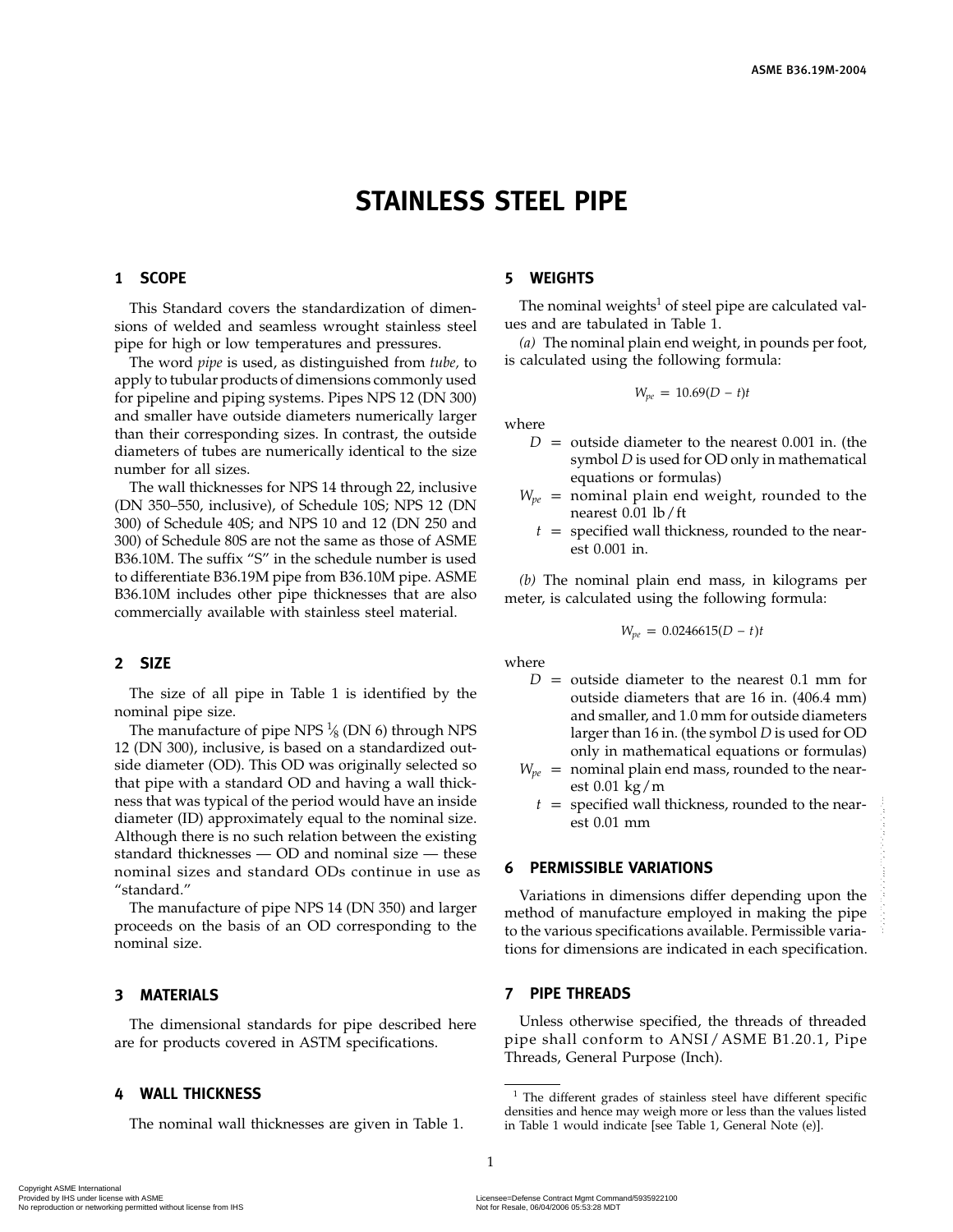Schedules 5S and 10S wall thicknesses do not permit threading in accordance with ANSI/ASME B1.20.1.

### **8 WALL THICKNESS SELECTION**

When the selection of wall thickness depends primarily upon capacity to resist internal pressure under given conditions, the designer shall compute the exact value of wall thickness suitable for conditions for which the pipe is required, as prescribed in detail in the ASME Boiler and Pressure Vessel Code, ASME B31 Code for Pressure Piping, or other similar code, whichever governs the construction. A thickness shall be selected from the schedules of nominal thickness contained in Table 1 to suit the value computed to fulfill the conditions for which the pipe is desired.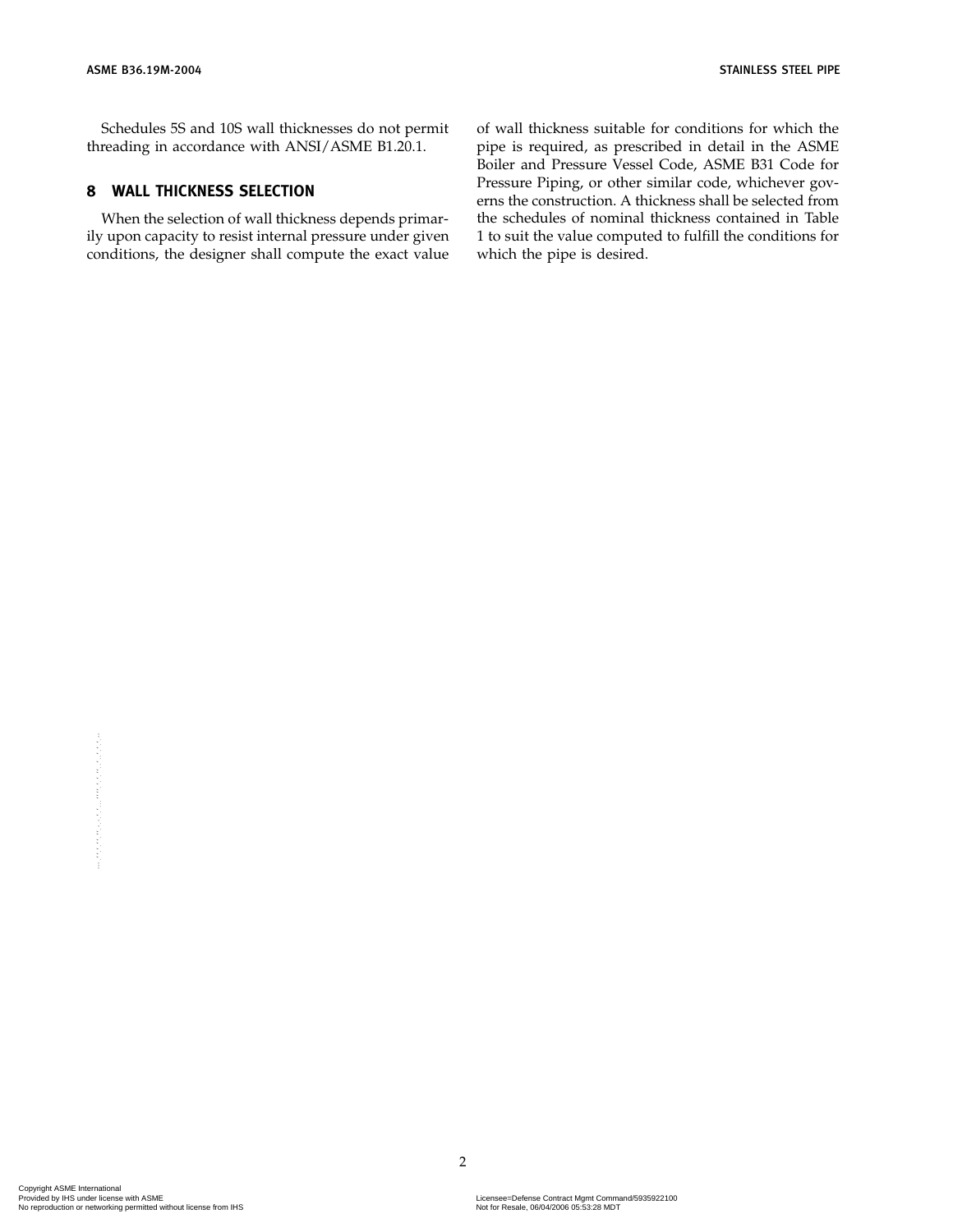|                                                                  |                | <b>U.S. Customary Units</b> |                  | Schedule   | SI Units |          |              |                 |  |
|------------------------------------------------------------------|----------------|-----------------------------|------------------|------------|----------|----------|--------------|-----------------|--|
| <b>NPS</b>                                                       | OD, in.        | Wall, in.                   | $W_{pe}$ , lb/ft | No.        | DN       | OD, mm   | Wall, mm     | $W_{pe}$ , kg/m |  |
|                                                                  | 0.405          | $\ldots$ (1)                | $\ldots$         | <b>5S</b>  | 6        | 10.3     | $\ldots$ (1) |                 |  |
|                                                                  | 0.405          | 0.049(1)                    | 0.19             | 10S        | 6        | 10.3     | 1.24(1)      | 0.28            |  |
|                                                                  | 0.405          | 0.068                       | 0.24             | 40S        | 6        | 10.3     | 1.73         | 0.37            |  |
| $\frac{1}{8}$<br>$\frac{1}{8}$<br>$\frac{1}{8}$<br>$\frac{1}{8}$ | 0.405          | 0.095                       | 0.31             | 80S        | 6        | 10.3     | 2.41         | 0.47            |  |
|                                                                  | 0.540          | $\ldots$ (1)                |                  | <b>5S</b>  | 8        |          | $\ldots$ (1) |                 |  |
| $\frac{1}{4}$<br>$\frac{1}{4}$<br>$\frac{1}{4}$<br>$\frac{1}{4}$ |                |                             | $\ldots$         |            |          | 13.7     |              | $\ldots$        |  |
|                                                                  | 0.540          | 0.065(1)                    | 0.33             | 10S        | 8        | 13.7     | 1.65(1)      | 0.49            |  |
|                                                                  | 0.540          | 0.088                       | 0.43             | 40S        | 8        | 13.7     | 2.24         | 0.63            |  |
|                                                                  | 0.540          | 0.119                       | 0.54             | 80S        | 8        | 13.7     | 3.02         | 0.80            |  |
| $\frac{3}{8}$<br>$\frac{3}{8}$<br>$\frac{3}{8}$<br>$\frac{3}{8}$ | 0.675          | $\ldots$ (1)                | $\ldots$         | <b>5S</b>  | 10       | 17.1     | $\ldots$ (1) | $\ldots$        |  |
|                                                                  | 0.675          | 0.065(1)                    | 0.42             | 10S        | 10       | 17.1     | 1.65(1)      | 0.63            |  |
|                                                                  | 0.675          | 0.091                       | 0.57             | 40S        | 10       | 17.1     | 2.31         | 0.84            |  |
|                                                                  | 0.675          | 0.126                       | 0.74             | 80S        | 10       | 17.1     | 3.20         | 1.10            |  |
|                                                                  | 0.840          | 0.065(1)                    | 0.54             | 5S         | 15       | 21.3     | 1.65(1)      | 0.80            |  |
|                                                                  | 0.840          | 0.083(1)                    | 0.67             | 10S        | 15       | 21.3     | 2.11(1)      | 1.00            |  |
| $\frac{1}{2}$<br>$\frac{1}{2}$<br>$\frac{1}{2}$                  | 0.840          | 0.109                       | 0.85             | 40S        | 15       | 21.3     | 2.77         | 1.27            |  |
|                                                                  | 0.840          | 0.147                       | 1.09             | 80S        | 15       | 21.3     | 3.73         | 1.62            |  |
|                                                                  |                |                             |                  |            |          |          |              |                 |  |
| $\frac{3}{4}$<br>$\frac{3}{4}$<br>$\frac{3}{4}$<br>$\frac{3}{4}$ | 1.050          | 0.065(1)                    | 0.68             | <b>5S</b>  | 20       | 26.7     | 1.65(1)      | 1.02            |  |
|                                                                  | 1.050          | 0.083(1)                    | 0.86             | 10S        | 20       | 26.7     | 2.11(1)      | 1.28            |  |
|                                                                  | 1.050          | 0.113                       | 1.13             | 40S        | 20       | 26.7     | 2.87         | 1.69            |  |
|                                                                  | 1.050          | 0.154                       | 1.48             | 80S        | 20       | 26.7     | 3.91         | 2.20            |  |
| $\mathbf{1}$                                                     | 1.315          | 0.065(1)                    | 0.87             | <b>5S</b>  | 25       | 33.4     | 1.65(1)      | 1.29            |  |
| $\mathbf{1}$                                                     | 1.315          | 0.109(1)                    | 1.41             | 10S        | 25       | 33.4     | 2.77(1)      | 2.09            |  |
| $\mathbf{1}$                                                     | 1.315          | 0.133                       | 1.68             | 40S        | 25       | 33.4     | 3.38         | 2.50            |  |
| $\mathbf{1}$                                                     | 1.315          | 0.179                       | 2.17             | 80S        | 25       | 33.4     | 4.55         | 3.24            |  |
|                                                                  |                |                             |                  |            |          |          |              |                 |  |
| $1\frac{1}{4}$                                                   | 1.660          | 0.065(1)                    | 1.11             | <b>5S</b>  | 32       | 42.2     | 1.65(1)      | 1.65            |  |
| $1\frac{1}{4}$<br>$1\frac{1}{4}$                                 | 1.660          | 0.109(1)                    | 1.81             | 10S        | 32       | 42.2     | 2.77(1)      | 2.69            |  |
|                                                                  | 1.660          | 0.140                       | 2.27             | 40S        | 32       | 42.2     | 3.56         | 3.39            |  |
| $1\frac{1}{4}$                                                   | 1.660          | 0.191                       | 3.00             | 80S        | 32       | 42.2     | 4.85         | 4.47            |  |
| $1\frac{1}{2}$                                                   | 1.900          | 0.065(1)                    | 1.28             | <b>5S</b>  | 40       | 48.3     | 1.65(1)      | 1.90            |  |
|                                                                  | 1.900          | 0.109(1)                    | 2.09             | 10S        | 40       | 48.3     | 2.77(1)      | 3.11            |  |
| $1\frac{1}{2}$<br>$1\frac{1}{2}$                                 | 1.900          | 0.145                       | 2.72             | 40S        | 40       | 48.3     | 3.68         | 4.05            |  |
| $1\frac{1}{2}$                                                   | 1.900          | 0.200                       | 3.63             | 80S        | 40       | 48.3     | 5.08         | 5.41            |  |
| $\overline{2}$                                                   | 2.375          | 0.065(1)                    | 1.61             | <b>5S</b>  | 50       | 60.3     | 1.65(1)      | 2.39            |  |
| $\overline{2}$                                                   | 2.375          | 0.109(1)                    | 2.64             | 10S        | 50       | 60.3     | 2.77(1)      | 3.93            |  |
| $\overline{2}$                                                   | 2.375          | 0.154                       | 3.66             | 40S        | 50       | 60.3     | 3.91         | 5.44            |  |
| $\overline{2}$                                                   | 2.375          | 0.218                       | 5.03             | 80S        | 50       | 60.3     | 5.54         | 7.48            |  |
|                                                                  |                |                             |                  |            |          |          |              |                 |  |
| $2^{1/2}_{2/2}$                                                  | 2.875          | 0.083(1)                    | 2.48             | <b>5S</b>  | 65       | 73       | 2.11(1)      | 3.69            |  |
|                                                                  | 2.875          | 0.120(1)                    | 3.53             | 10S        | 65       | 73       | 3.05(1)      | 5.26            |  |
| $2^{1/2}$<br>$2^{1/2}$                                           | 2.875<br>2.875 | 0.203<br>0.276              | 5.80<br>7.67     | 40S<br>80S | 65<br>65 | 73<br>73 | 5.16<br>7.01 | 8.63<br>11.41   |  |
|                                                                  |                |                             |                  |            |          |          |              |                 |  |
| 3                                                                | 3.500          | 0.083(1)                    | 3.03             | 5S         | 80       | 88.9     | 2.11(1)      | 4.52            |  |
| 3                                                                | 3.500          | 0.120(1)                    | 4.34             | 10S        | 80       | 88.9     | 3.05(1)      | 6.46            |  |
| 3                                                                | 3.500          | 0.216                       | 7.58             | 40S        | 80       | 88.9     | 5.49         | 11.29           |  |
| 3                                                                | 3.500          | 0.300                       | 10.26            | 80S        | 80       | 88.9     | 7.62         | 15.27           |  |
|                                                                  |                |                             |                  |            |          |          |              |                 |  |

### **Table 1 Dimensions of Welded and Seamless Stainless Steel Pipe and Nominal Weights of Steel Pipe, Plain End**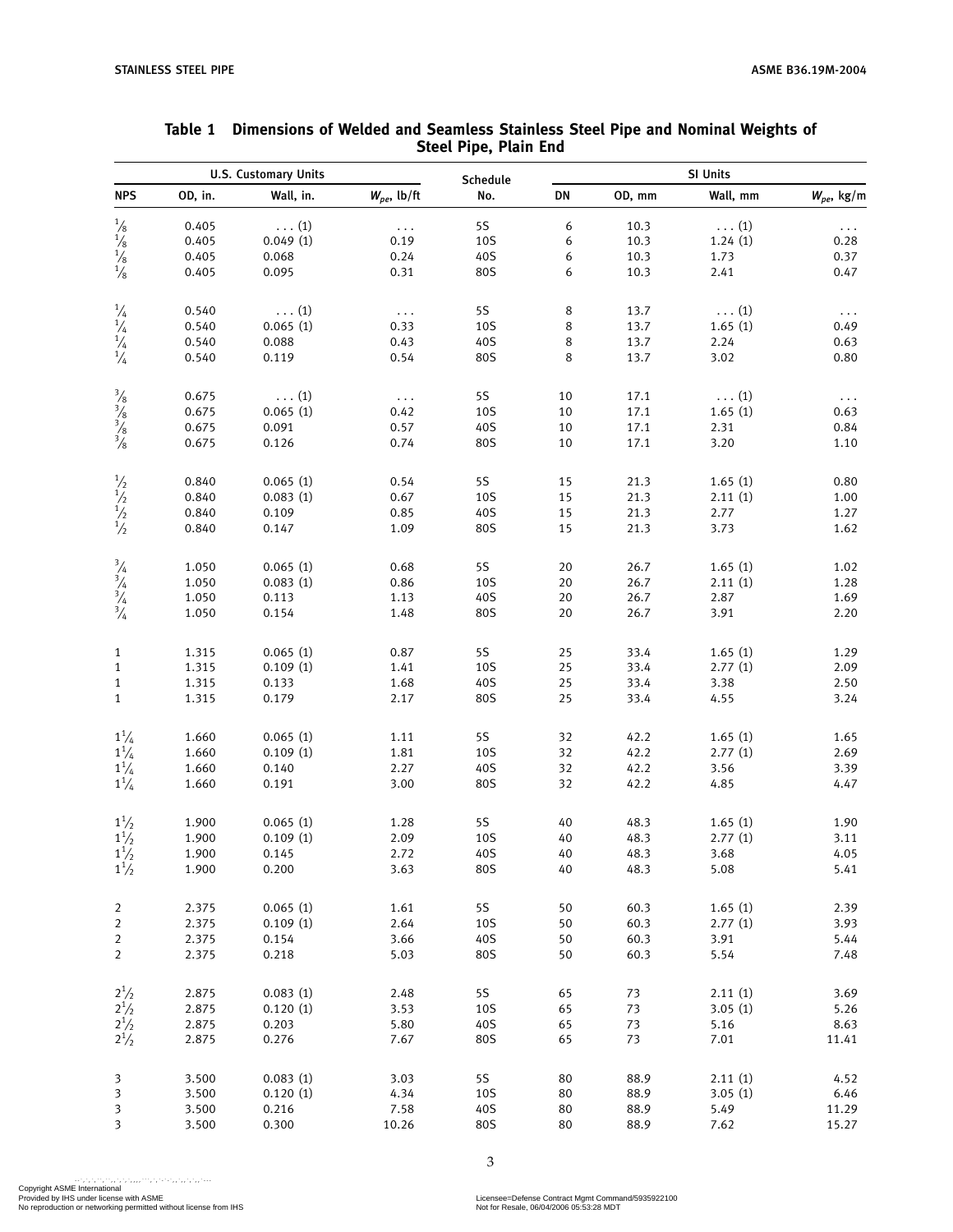| <b>U.S. Customary Units</b>         |         | Schedule      |                  |           |     |        |              |                 |
|-------------------------------------|---------|---------------|------------------|-----------|-----|--------|--------------|-----------------|
| <b>NPS</b>                          | OD, in. | Wall, in.     | $W_{pe}$ , lb/ft | No.       | DN  | OD, mm | Wall, mm     | $W_{pe}$ , kg/m |
| $3^{1/2}$<br>$3^{1/2}$<br>$3^{1/2}$ | 4.000   | 0.083(1)      | 3.48             | 5S        | 90  | 101.6  | 2.11(1)      | 5.18            |
|                                     | 4.000   | 0.120(1)      | 4.98             | 10S       | 90  | 101.6  | 3.05(1)      | 7.41            |
|                                     | 4.000   | 0.226         | 9.12             | 40S       | 90  | 101.6  | 5.74         | 13.57           |
| $3^{1/2}$                           | 4.000   | 0.318         | 12.52            | 80S       | 90  | 101.6  | 8.08         | 18.64           |
| 4                                   | 4.500   | 0.083(1)      | 3.92             | 5S        | 100 | 114.3  | 2.11(1)      | 5.84            |
| 4                                   | 4.500   | 0.120(1)      | 5.62             | 10S       | 100 | 114.3  | 3.05(1)      | 8.37            |
| 4                                   | 4.500   | 0.237         | 10.80            | 40S       | 100 | 114.3  | 6.02         | 16.08           |
| 4                                   | 4.500   | 0.337         | 15.00            | 80S       | 100 | 114.3  | 8.56         | 22.32           |
| 5                                   | 5.563   | 0.109(1)      | 6.36             | <b>5S</b> | 125 | 141.3  | 2.77(1)      | 9.46            |
|                                     | 5.563   | 0.134(1)      | 7.78             | 10S       | 125 | 141.3  | 3.40(1)      | 11.56           |
|                                     | 5.563   | 0.258         | 14.63            | 40S       | 125 | 141.3  | 6.55         | 21.77           |
| 5.5.5.5                             | 5.563   | 0.375         | 20.80            | 80S       | 125 | 141.3  | 9.53         | 30.97           |
|                                     |         |               |                  |           |     |        |              |                 |
| 6.6.6                               | 6.625   | 0.109(1)      | 7.59             | <b>5S</b> | 150 | 168.3  | 2.77(1)      | 11.31           |
|                                     | 6.625   | 0.134(1)      | 9.30             | 10S       | 150 | 168.3  | 3.40(1)      | 13.83           |
|                                     | 6.625   | 0.280         | 18.99            | 40S       | 150 | 168.3  | 7.11         | 28.26           |
| $\ddot{6}$                          | 6.625   | 0.432         | 28.60            | 80S       | 150 | 168.3  | 10.97        | 42.56           |
| $\,8\,$                             | 8.625   | 0.109(1)      | 9.92             | 5S        | 200 | 219.1  | 2.77(1)      | 14.78           |
| $\,8\,$                             | 8.625   | 0.148(1)      | 13.41            | 10S       | 200 | 219.1  | 3.76(1)      | 19.97           |
| 8                                   | 8.625   | 0.322         | 28.58            | 40S       | 200 | 219.1  | 8.18         | 42.55           |
| 8                                   | 8.625   | 0.500         | 43.43            | 80S       | 200 | 219.1  | 12.70        | 64.64           |
|                                     |         |               |                  |           |     |        |              |                 |
| 10                                  | 10.750  | 0.134(1)      | 15.21            | <b>5S</b> | 250 | 273.1  | 3.40(1)      | 22.61           |
| $10\,$                              | 10.750  | 0.165(1)      | 18.67            | 10S       | 250 | 273.1  | 4.19(1)      | 27.79           |
| $10\,$                              | 10.750  | 0.365         | 40.52            | 40S       | 250 | 273.1  | 9.27         | 60.31           |
| 10                                  | 10.750  | 0.500(2)      | 54.79            | 80S       | 250 | 273.1  | 12.70(2)     | 81.56           |
| 12                                  | 12.750  | 0.156(1)      | 21.00            | 5S        | 300 | 323.9  | 3.96(1)      | 31.25           |
| $12\,$                              | 12.750  | 0.180(1)      | 24.19            | 10S       | 300 | 323.9  | 4.57(1)      | 35.99           |
| 12                                  | 12.750  | 0.375(2)      | 49.61            | 40S       | 300 | 323.9  | 9.53(2)      | 73.88           |
| 12                                  | 12.750  | 0.500(2)      | 65.48            | 80S       | 300 | 323.9  | 12.70(2)     | 97.47           |
| 14                                  | 14.000  | 0.156(1)      | 23.09            | 5S        | 350 | 355.6  | 3.96(1)      | 34.34           |
| 14                                  | 14.000  | 0.188(1), (2) | 27.76            | 10S       | 350 | 355.6  | 4.78(1), (2) | 41.36           |
| 14                                  | 14.000  | 0.375(2)      | 54.62            | 40S       | 350 | 355.6  | 9.53(2)      | 81.33           |
| 14                                  | 14.000  | 0.500(2)      | 72.16            | 80S       | 350 | 355.6  | 12.70(2)     | 107.40          |
| 16                                  | 16.000  | 0.165(1)      | 27.93            | 5S        | 400 | 406.4  | 4.19(1)      | 41.56           |
| 16                                  | 16.000  | 0.188(1), (2) | 31.78            | 10S       | 400 | 406.4  | 4.78(1), (2) | 47.34           |
| 16                                  | 16.000  | 0.375(2)      | 62.64            | 40S       | 400 | 406.4  | 9.53(2)      | 93.27           |
| 16                                  | 16.000  | 0.500(2)      | 82.85            | 80S       | 400 | 406.4  | 12.70(2)     | 123.31          |
| 18                                  | 18.000  | 0.165(1)      | 31.46            | 5S        | 450 | 457    | 4.19(1)      | 46.79           |
| 18                                  | 18.000  | 0.188(1), (2) | 35.80            | 10S       | 450 | 457    | 4.78(1), (2) | 53.31           |
| 18                                  | 18.000  | 0.375(2)      | 70.65            | 40S       | 450 | 457    | 9.53(2)      | $\ddotsc$       |
| 18                                  | 18.000  | 0.500(2)      | 93.54            | 80S       | 450 | 457    | 12.70(2)     | $\ddots$        |
| 20                                  | 20.000  | 0.188(1)      | 39.82            | 5S        | 500 | 508    | 4.78(1)      | 59.32           |
| 20                                  | 20.000  | 0.218(1), (2) | 46.10            | 10S       | 500 | 508    | 5.54(1), (2) | 68.65           |
| 20                                  | 20.000  | 0.375(2)      | 78.67            | 40S       | 500 | 508    | 9.53(2)      | 117.15          |
| 20                                  | 20.000  | 0.500(2)      | 104.23           | 80S       | 500 | 508    | 12.70(2)     | 155.13          |
|                                     |         |               |                  | 4         |     |        |              |                 |

### **Table 1 Dimensions of Welded and Seamless Stainless Steel Pipe and Nominal Weights of Steel Pipe, Plain End (Cont'd)**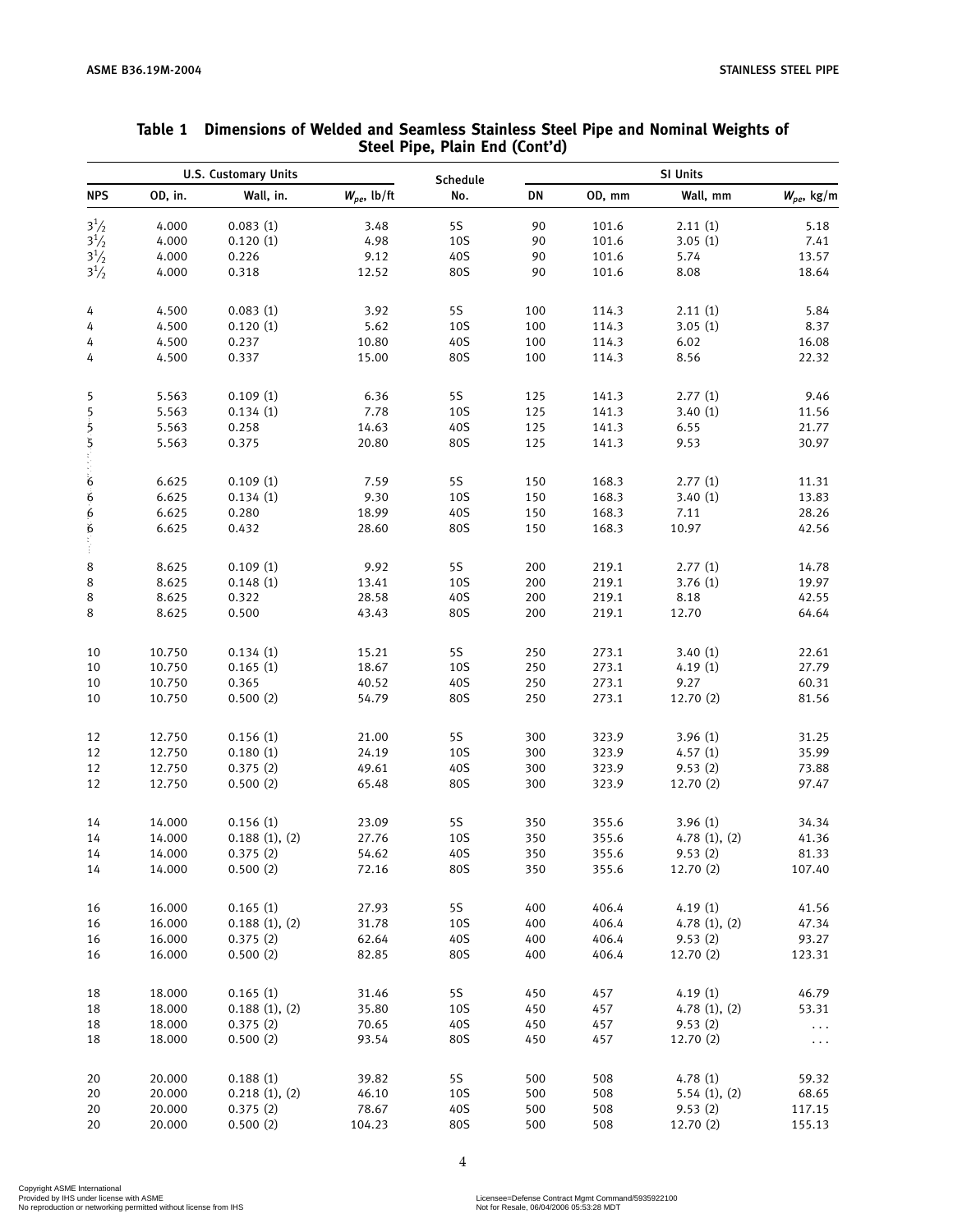|            |         | <b>U.S. Customary Units</b> |                  | Schedule<br>No. | SI Units |        |              |                 |  |
|------------|---------|-----------------------------|------------------|-----------------|----------|--------|--------------|-----------------|--|
| <b>NPS</b> | OD, in. | Wall, in.                   | $W_{pe}$ , lb/ft |                 | DN       | OD, mm | Wall, mm     | $W_{pe}$ , kg/m |  |
| 22         | 22.000  | 0.188(1)                    | 43.84            | 5S              | 550      | 559    | 4.78(1)      | 65.33           |  |
| 22         | 22.000  | 0.218(1), (2)               | 50.76            | 10 <sub>S</sub> | 550      | 559    | 5.54(1), (2) | 75.62           |  |
| 22         | 22.000  | .                           | .                | 40S             | 550      | 559    | $\cdots$     | $\cdots$        |  |
| 22         | 22.000  | .                           | $\cdots$         | 80S             | 550      | 559    | $\cdots$     | $\cdots$        |  |
| 24         | 24.000  | 0.218(1)                    | 55.42            | 5S              | 600      | 610    | 5.54(1)      | 82.58           |  |
| 24         | 24.000  | 0.250(1)                    | 63.47            | 10S             | 600      | 610    | 6.35(1)      | 94.53           |  |
| 24         | 24.000  | 0.375(2)                    | 94.71            | 40S             | 600      | 610    | 9.53(2)      | 141.12          |  |
| 24         | 24.000  | 0.500(2)                    | 125.61           | 80S             | 600      | 610    | 12.70(2)     | 187.07          |  |
| 30         | 30.000  | 0.250(1)                    | 79.51            | 5S              | 750      | 762    | 6.35(1)      | 118.34          |  |
| 30         | 30.000  | 0.312(1)                    | 99.02            | 10 <sub>S</sub> | 750      | 762    | 7.92(1)      | 147.29          |  |
| 30         | 30.000  | .                           | $\cdots$         | 40S             | 750      | 762    | $\ddotsc$    | $\cdots$        |  |
| 30         | 30.000  | $\cdots$                    | $\cdots$         | 80S             | 750      | 762    | $\cdots$     | .               |  |

### **Table 1 Dimensions of Welded and Seamless Stainless Steel Pipe and Nominal Weights of Steel Pipe, Plain End (Cont'd)**

GENERAL NOTES:

(a)  $1 \text{ in.} = 25.4 \text{ mm.}$ 

(b) For tolerances, see para. 6.

(c) 1  $\frac{1}{\pi}$  lb/ft = 1.4895 kg/m.

(d) Weights are given in pounds per linear foot (kilograms per meter) and are for carbon steel pipe with plain ends.

(e) The different grades of stainless steel permit considerable variations in weight. The ferritic stainless steels may be about 5% less, and the austenitic stainless steels about 2% greater, than the values shown in this Table, which are

based on weights for carbon steel.

NOTES:

(1) These wall thicknesses do not permit threading in accordance with ANSI/ASME B1.20.1.

(2) These dimensions do not conform to ASME B36.10M.

Copyright ASME International<br>Provided by IHS wide licenses with ASME<br>No reproduction or networking permitted without license from IHS and the state of the state of the state of th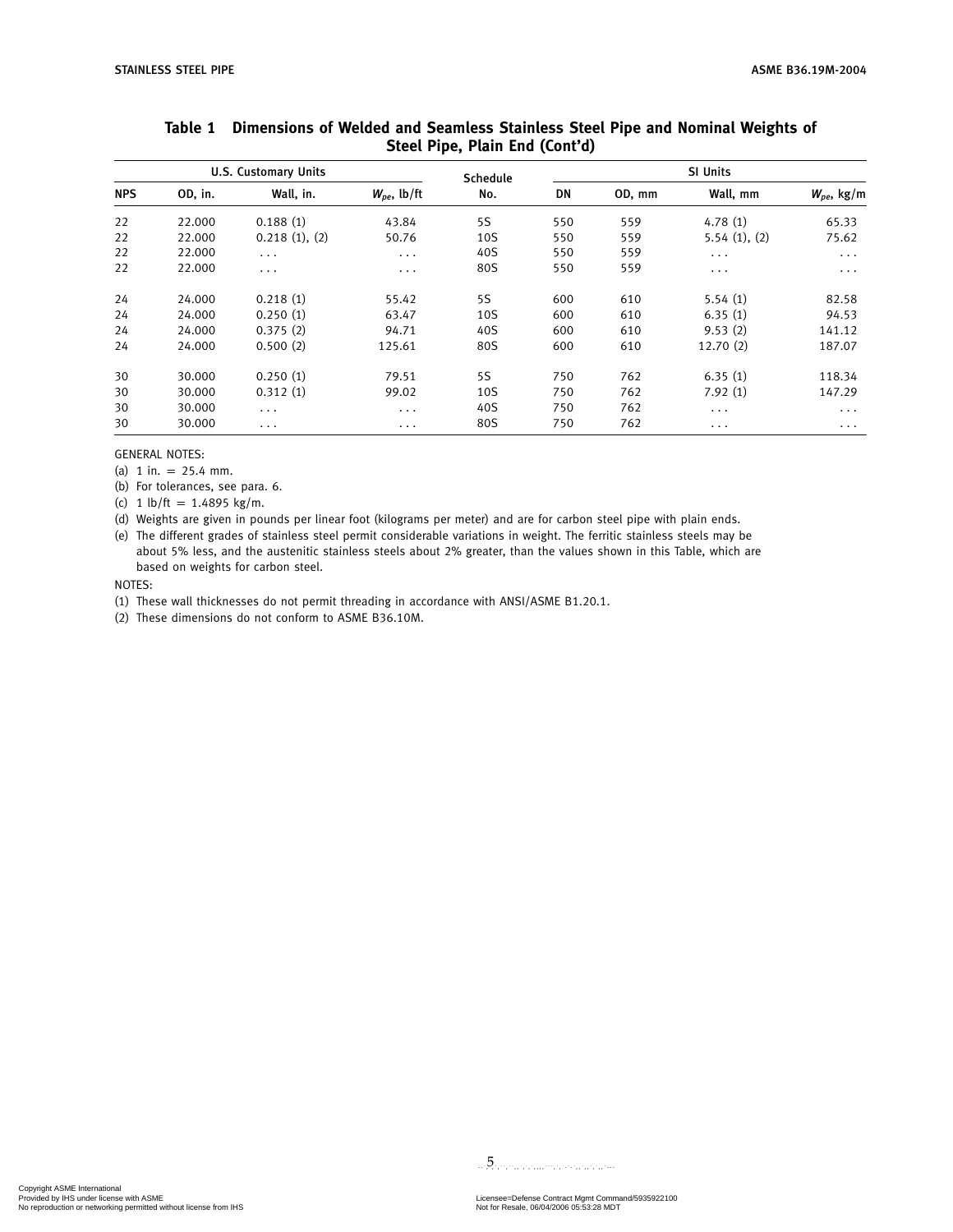### **AMERICAN NATIONAL STANDARDS FOR PRODUCT SIZES**

*The ASME Publications Catalog shows a complete list of all the Standards published by the Society. For a complimentary catalog, or the latest information about our publications, call 1-800-THE-ASME (1-800-843-2763).*